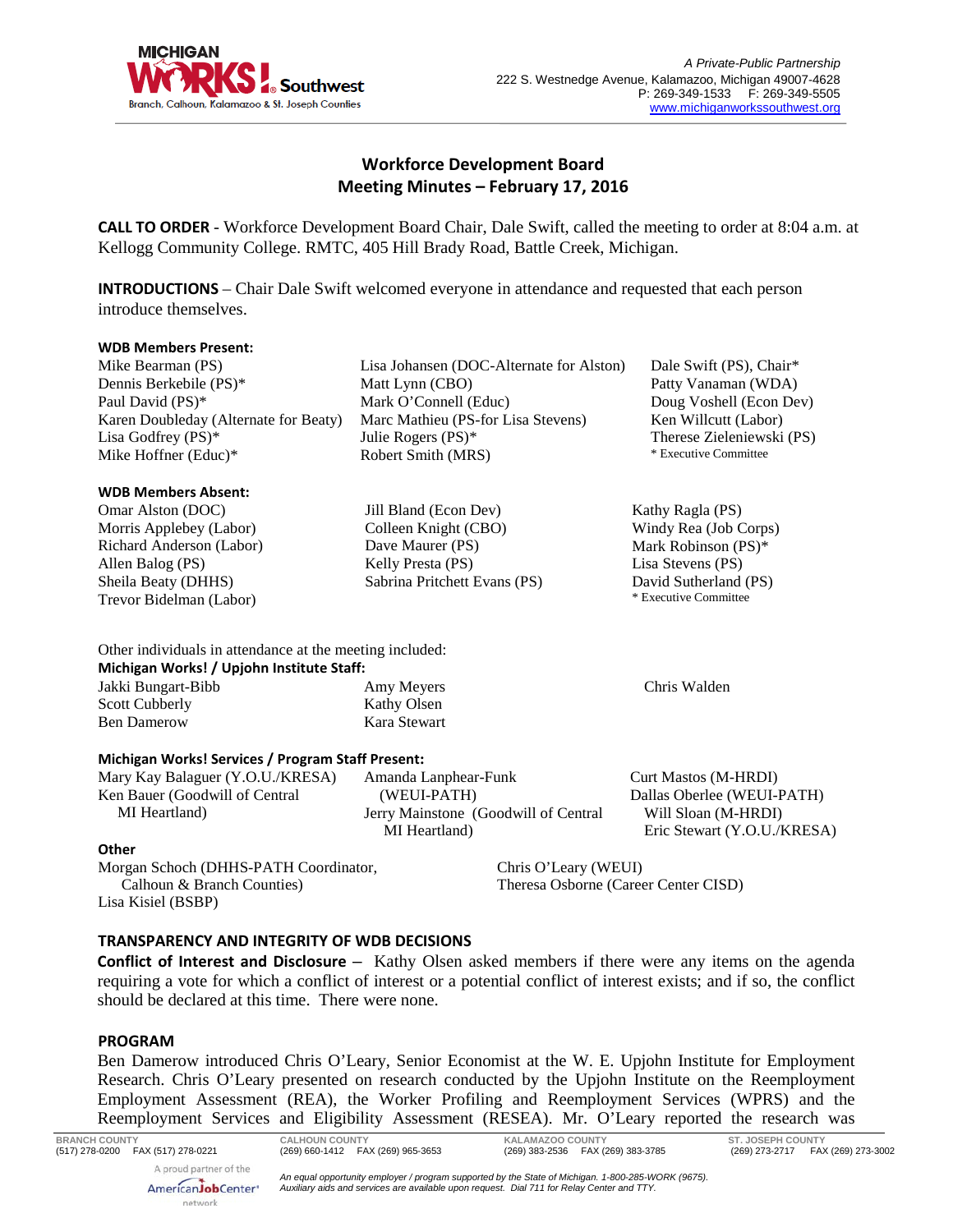intended to help improve public policy as it relates to unemployment. The research project included the idea of a "nudge' to encourage job seeker participation in services and measured whether or not there are little things that can be done to create a more personalized approach when providing services. He distributed a handout of the slides that highlighted the data and definitions for the research and explained the content of each slide. Mr. O'Leary thanked service provider and administrative staff for their assistance during the research project.

# **APPROVAL OF MINUTES (Exhibit A)**

**Motion made by Lisa Godfrey and supported by Julie Rogers to approve the minutes of the January 20, 2016 Workforce Development Board Executive Committee meeting for Michigan Works! Southwest. Motion carried.** 

# **CITIZENS' TIME**

Ken Bauer stated that Goodwill Industries [of Central Michigan's Heartland] has been the WIA/WIOA Youth service provider in Calhoun County for five years. Goodwill has been involved in ongoing discussions with the Upjohn Institute since the combining of Michigan Works! Areas. He stated that Goodwill is concerned about the kids in the community and wants them to have opportunities. He then announced that Goodwill will be terminating their relationship with the Upjohn Institute effective June 30, 2016 and that Goodwill will make sure there is a smooth transition of services. He also stated that Goodwill's relationship with the Upjohn Institute has been different than with the previous administrative agent. When asked what was different, Mr. Bauer stated that he personally felt that the audit tool was used to remove vendors rather than to help them to improve performance and that it was in Goodwill's best interest to terminate the contract with the Institute. He added that Goodwill has lots of great programs and their intention is to continue to be a helpful resource in the community.

# **COMMITTEE REPORTS**

**Monitoring and Evaluation Committee** – Robert Smith reported the Monitoring and Evaluation Committee met on February 10, 2016 at Youth Opportunities Unlimited to review the WIOA Youth services in Branch, Kalamazoo and St. Joseph Counties. He complemented the Michigan Works! Southwest administrative staff and the staff at Youth Opportunities Unlimited for their efforts to make the meeting participation inclusive. Staff arranged for youth, staff and Board members in Branch and St. Joseph Counties to participate in the meeting by calling in. Amy Meyers provided a WIOA Youth fact sheet as well as a cross comparison of WIA/WIOA performance measures. The committee interviewed a total of nine participants, five who attended the meeting and four who phone in. The youth reported being very satisfied and having positive experiences while enrolled in services. He reported the students who met with the committee were not very articulate when sharing their experiences and thought that perhaps there may have been some learning or emotional needs, or perhaps even some hidden disabilities. He added that perhaps the disability awareness training that the DART committee is working on will be helpful. Y.O.U. staff reported on how they are integrating services with the One Stop and all of the required core partners. Y.O.U. staff also reported on the changes from WIA to WIOA legislation that included an increase in the number of required elements. Significant changes reported on were that services can now be provided to youth up to age 24 and the out-of-school enrollment goal is 75%. A fairly new initiative that Y.O.U. staff reported on is the Jobs for Michigan Graduates which focuses on assisting youth with earning school credits and dropout prevention. Overall there were no significant findings. When asked what could be improved, the youth suggested additional marketing to reach more youth who could benefit from the services offered and more hands-on classroom activities.

**Veterans Committee** – No report. Dale Swift reported the next Veterans Committee meeting is scheduled for February 25, 2016.

**Disability Awareness Resource Team (DART)** – Bob Smith reported the DART Committee has accomplished a lot over the years that it has been in existence and the transition for staff support from Jeanne Konrad to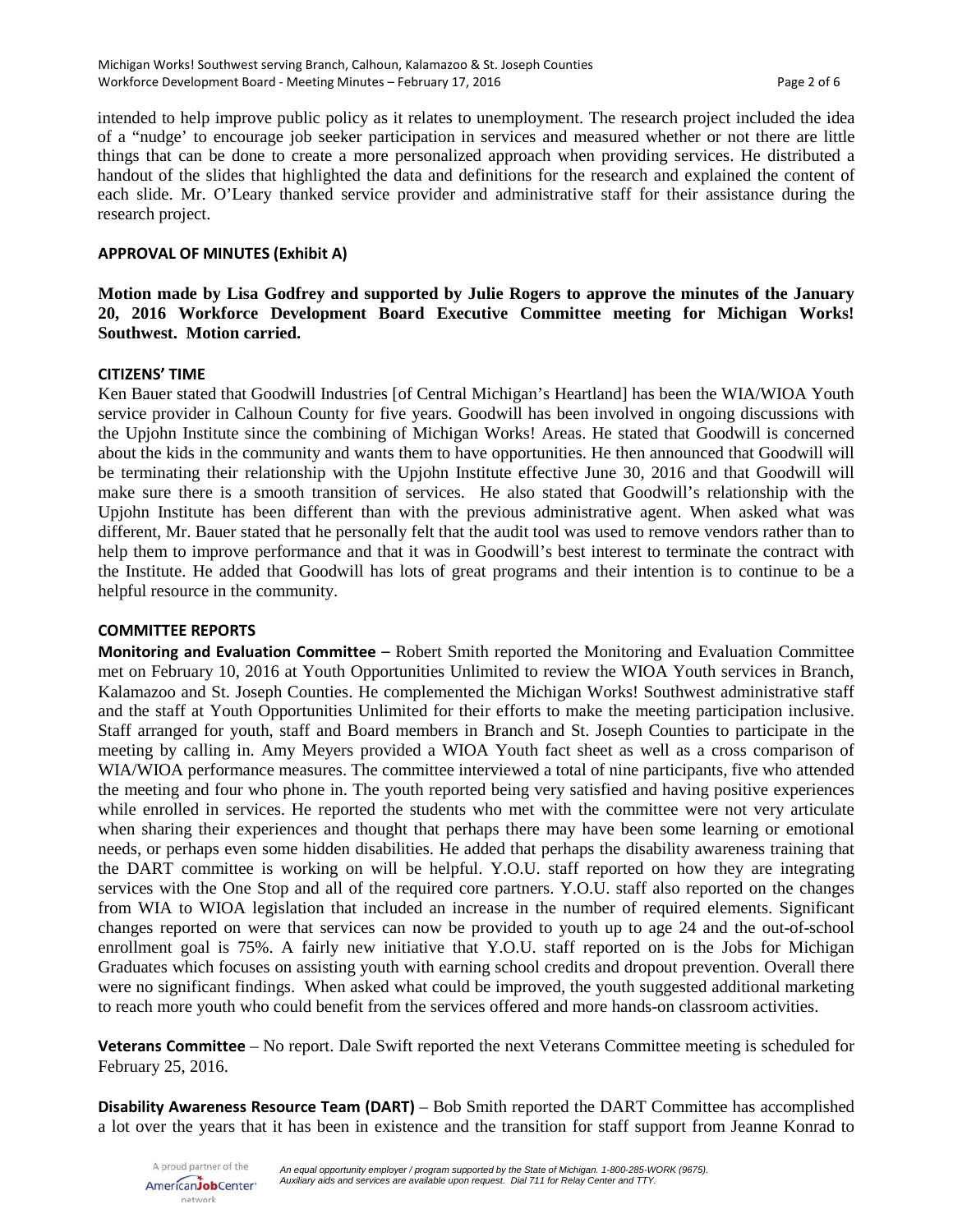Kathy Olsen has gone very smooth. He thanked the Executive Committee for approving the change in the committee's mission. At the last DART meeting, members prioritized the committee's work plan that included four areas of focus. The first focus area will be to develop a comprehensive disability awareness curriculum. The second area of focus will be for cross-agency collaboration to promote a viable resource network and the third area will be to develop and implement navigator assistance. The fourth area is to provide informational updates regarding emerging issues to Board members and employers. He reported this is something that the committee has already been doing; however, as a focus area, it will be more intentional. The following issues were given as examples of emerging issues: Employment First legislation, 14c waivers that allow individuals to work for less than minimum wage, and a high school certificate of completion that is not accepted by businesses. He also reported that he recently learned that the Workforce Innovation and Opportunity Act should be referred to by the full name of the Act or the initials W.I.O.A. and that WIOA is a derogatory name to Native Americans. Julie Rogers reported that she felt staff do a good job with navigator assistance; however, she suggested more advertising to raise awareness and to also let the public know that they should let us know if accommodations are needed.

**Talent District Career Council (TDCC)** – Mike Hoffner reported the Talent District Career Council (TDCC) for Prosperity Region 8 is scheduled to meet tomorrow. Committee members are active and engaged and interest and participation by others who are not on the committee has grown. There is a full agenda for the meeting that includes updates on Early Middle College (EMC) and Career and Technical Education (CTE) programs. Items under CTE include core performance indicators for English Language Arts and Mathematics, technical assessments, industry-based certifications, high school completions versus a diploma, the collection of placement data one year after graduating from high school, efforts for promoting careers to non-traditional students, and 8<sup>th</sup> grade talent tours that are scheduled in the region. He reported that most regions in the state are failing the core performance indicators for math and each area is required to submit an improvement plan. Mr. Hoffner reported the annual CTE conference was well attended by educators from the region and many local staff gave workshop presentations at the conference. One of the workshops that he presented on was on the topic of an Office of Civil Rights audit. State staff attended the workshop and reported they were impressed with the inclusiveness for serving all kinds of learners at the Branch Area Career Center (BACC). They viewed the BACC audit as a best practice and requested that he repeat the presentation for staff in Lansing. Another presentation at the conference was on the Clemens Food Project and training programs available to youth and adults. Four awards were presented at the CTE conference, two of them went to Michigan Works! Southwest partners. Kalamazoo RESA was recognized for their Education for Employment Veterinary Science program and Calhoun ISD was recognized for their comprehensive approach to college and career readiness. Another agenda topic for the TDCC will be the formula changes for added cost funding and the fact that some areas will gain, while others will be negatively impacted. On April 20, 2016 there will be a CTE showcase in Lansing at the State Capitol. Each region will select CTE programs to highlight. Information about the many Talent Tour events that are scheduled will be shared with TDCC members. Examples provided included the MiCareerQuest Southwest, the Branch County Healthcare Career Summit, the event at Homer Schools and the BACC Career Fair for high school seniors. He reported the evening training classes at the BACC are at full enrollment; which is a very good thing for area employers, including Clemons. Staff from BACC and KCC will be attending training on the new equipment in March and June. The BACC will be hosting an open house between the dates of June 21-24; the exact date is to be determined. Mr. Hoffner also reported House Bill 4552 which requires counselors to be recertified and Adult Education are other topics that are on the TDCC agenda.

# **STAFF REPORTS**

**Marketing (Exhibit B - handed out at meeting)** – Kathy Olsen distributed the monthly Marketing Report (Exhibit B) at the meeting. She reported the two generation job fair at Homer School received a lot of media attention with articles in at least eight different publications over six days. On February 5, 2016 an article appeared in the Battle Creek Enquirer announcing the move of the Michigan Works! Service Center in Battle Creek to the building formerly occupied by Davenport University. The report also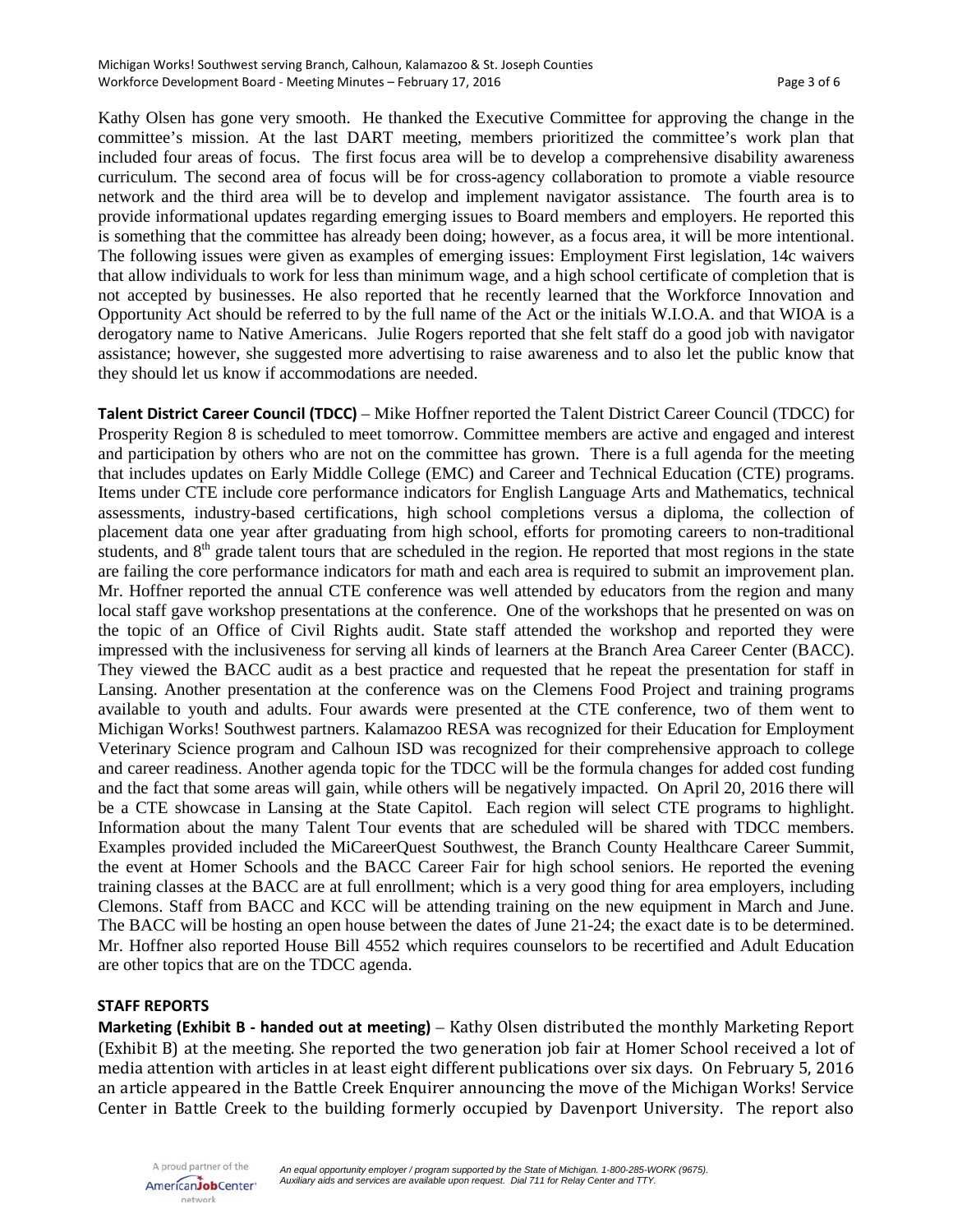included a summary of the previous month's events plus upcoming business, community, training and hiring events.

**Program Operations** – Dallas Oberlee reported the current Prisoner Reentry (PR) contract is for services in Kalamazoo and St. Joseph Counties. The Department of Corrections (DOC) operates PR in Branch and Calhoun Counties and Michigan Works! Southwest has representation on the PR Steering Committee for those counties. A new department is being formed at the state that will focus on contracts and monitoring for Prisoner Reentry and the current PR liaison at the State will not be moving into the new department. It currently is not clear as to if a new Request for Proposal (RFP) for PR will not be released by the DOC this year.

**Special Initiatives** – Scott Cubberly reported Michigan Works! Southwest is the first of eleven round two Workforce Innovation Fund grantees to move to Phase II of the grant. A success coach was hired for St. Joseph County. A training program was implemented at Kalamazoo Valley Community College (KVCC) and staff are working with Momentum to enroll students. Staff are also meeting with Michigan Career and Technical Institute (MCTI) and Applied IE to design a training program for PATH participants and people with disabilities. Bob Smith reported he was aware of an MCTI training in Berrien County for CNA training that is beginning a fourth cohort and there are 100 individuals on the waiting list.

**Michigan Industry Cluster Approach (MICA) / Skilled Trades Training Fund (STTF) and Labor Market Information (LMI) (Exhibits C)** – Kara Stewart reported the *MiCareer Quest Southwest* that took place on February 10 and 11, 2016 was very successful. More than 4,500 students in the  $8<sup>th</sup>$  and  $9<sup>th</sup>$  grades attended the event over the two-day period and over 900 individuals attended the open house held on the evening of February 11. Employer feedback applauded staff and volunteers for their efforts and they had many compliments regarding the flow of students throughout the event. Ms. Stewart cited a couple of quotes from students regarding their positive experience at the event. Results from the employer and participant surveys will be released at a later date.

Kara Stewart reported three additional *Skilled Trades Training Fund (STTF)* grant requests are in the queue to be funded.

Chris Walden reported there will be a *two-generational "Feed Your Future" job fair* in Homer tomorrow, February 18, 2016. Nineteen employers from three counties are signed up to participate in the event. There is interest for holding a similar event in Albion on April 5, 2016.

Labor market reports generated from *Burning Glass Analytics and Real Time Jobs Data* that identified the top detailed occupations, skills greatest in demand and employers with the most job openings in Prosperity Region 8, Michigan Works! Southwest, and each of the four counties in the MW Southwest Area for the period December 1, 2015 through January 31, 2016 were included in the agenda packet (Exhibit C).

**Dashboard Report (Exhibit D)** – Jakki Bungart-Bibb reported the Michigan Works! Southwest Dashboard Report (Exhibit D) was included in the agenda packet. The report is a snapshot of all services and data for each is being tracked for the time period that each is funded. Michigan Works! Southwest is currently meeting or exceeding all performance measures.

**Director's Report** – Ben Damerow distributed a Legislative Update dated February 17, 2016. He reported there are *five new job training priorities* listed on the update; however, none are expected to pass. The update also included a summary of the *Department of Labor (DOL) Customer Experience Evaluation*. He reported a small number of American Job Center's have been selected to participate in this evaluation and evaluators will be onsite Tuesday, March 1 through Thursday, March 3, 2016. The Flint water crisis and Detroit schools are a big part of the *State budget*. Other budget items to note include \$5 million for early college equipment purchases similar to funding for equipment purchases at community colleges in years past and \$2 million for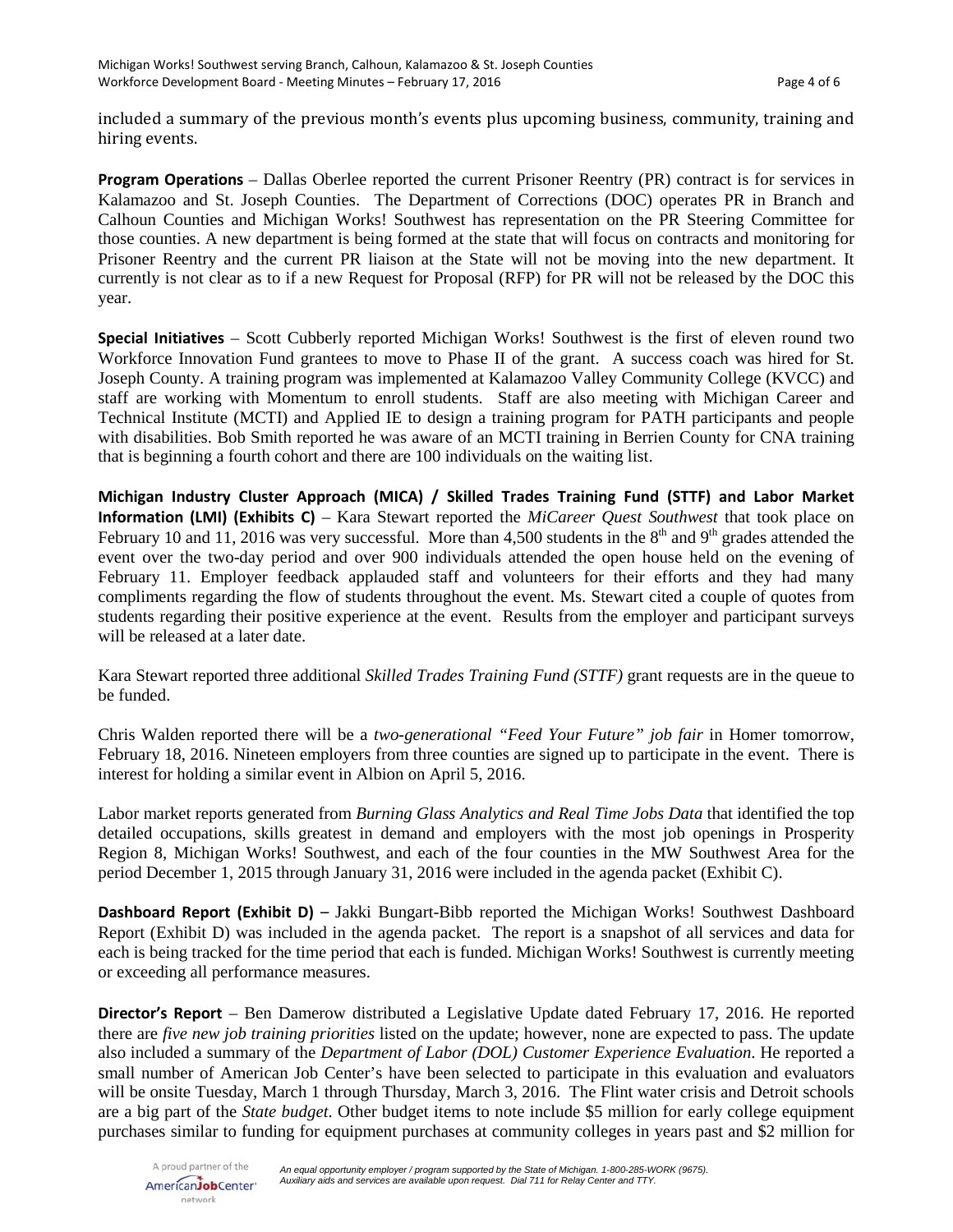Community Ventures with the expectation that these funds will be matching money for community foundation funding. The initial recommendation for PATH funding is still unknown as it is part of the overall Department of Health and Human Services (DHHS) budget. The *Southwest Michigan Regional Prosperity Initiative (RPI)* grant request was approved for an amount totaling \$115,000. This amount will be added to carry over funding and the total available for this fiscal year is \$228,000. At the February RPI meeting, members prioritized focus areas for the next year and the group will be releasing RFPs in the next couple of weeks to fund regional projects. This information will be shared with the Workforce Development Board.

#### **OLD BUSINESS**

None.

# **CITIZEN'S TIME**

Theresa Osborne, Outreach Specialist at the Calhoun Area Career Center (CACC) reported that students enrolled in Career and Technical Education (CTE) classes through Calhoun Intermediate School District (CISD) will be competing in state competitions. This Friday, the Career Center is hosting a Skills USA state competition for Collision Repair Technology. This Saturday they will be hosting competitions for Graphics/Communications and Culinary Arts/Hospitality. She reported the CACC has also entered into a partnership with Kellogg Community College (KCC) to offer a basic EMT course in the fall of 2016.

Mike Bearman reported Albion Public Schools will annex to Marshall. Marshall received 4.2 million to help pay off the Albion debt. Mr. Bearman also reported that he and Chris Walden met at Marshall High School with employers about the Marshall High School STEP (Skilled Trades & Engineering Partnership) and that it was impressive.

# **MEMBER'S TIME**

Doug Voshell stated that as a member of the Monitoring and Evaluation Committee he was concerned about the realignment and intent of the committee. He cited the previous month's Executive Committee meeting minutes where a motion to issue a Request for Proposal (RFP) for WIOA Youth Services in Calhoun County was made by Lisa Godfrey and supported by Julie Rogers and the motion was approved. He indicated that there was no recommendation to do this at the Monitoring Committee meeting that he attended and questioned why he did not have the same information as the members of the Executive Committee. He stated that he doesn't want to only listen to the "fluff" and that he wants to hear what is really going on. There was discussion at this point regarding individuals leaving the last Monitoring Committee meeting early [the meeting ran long] and by leaving early, all of Ms. Bungart-Bibb's verbal report was not heard by all members. The report covered many of the findings/issues. Mr. Voshell mentioned that he did not recall leaving the meeting early, but also stated that perhaps he did. He reported that he received notification of this action yesterday. Ben reported that Lisa Godfrey served on the RFP Committee that reviewed proposals for youth services. A number of issues were identified during the RFP review and when the contract was awarded, committee members indicated they wanted to see improvements throughout the year. Dale Swift reported that members of the Executive Committee felt that the monitoring report did not reflect sufficient improvements and thus elected to make a motion to issue a RFP. Mr. Damerow reminded Mr. Voshell that he was signed up to serve on the RFP Committee to review the proposals for youth services but that he did not attend the RFP review meeting.

# **UPCOMING MEETINGS**

The next **Talent District Career Council (TDCC)** meeting is February 18, 2016 from 1:00 – 3:00 p.m. at Kalamazoo RESA, 1819 E. Milham Road, Kalamazoo, Michigan.

The next **Veterans Committee** is scheduled for Thursday, February 25, 2016 from 8:00 - 9:00 a.m. at the Upjohn Institute, Kalamazoo, Michigan. [This meeting was cancelled due to inclement weather.]

A proud partner of the AmericanJobCenter\* network